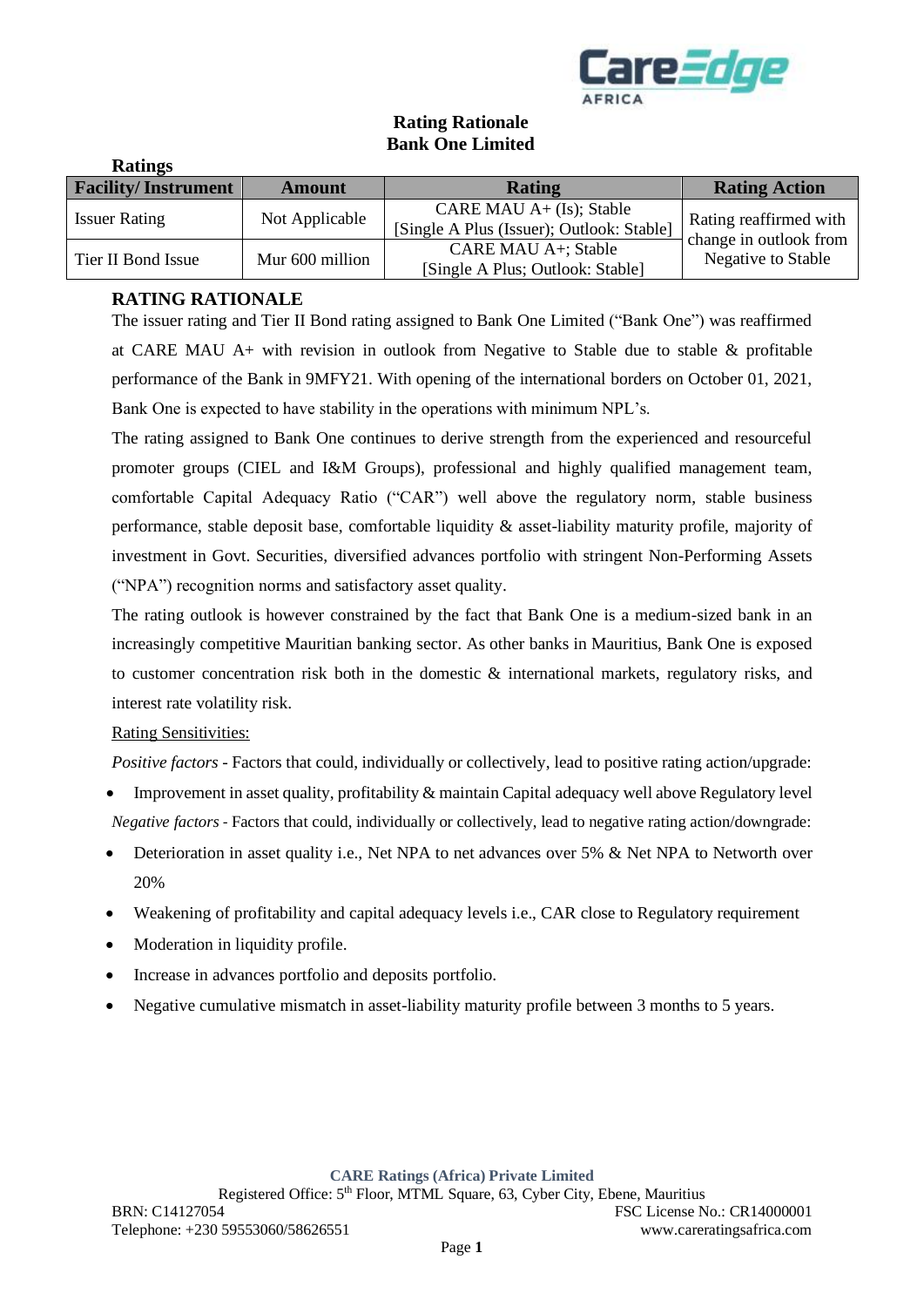

# **BACKGROUND**

Bank One, a Mauritius based mid-sized private sector bank, provides retail, corporate, and private banking products and services both in Mauritius and offshore. Headquartered in Port Louis, the bank provides a wide range of banking products and services to its clients through a network of 10 branches and a well-distributed ATM network. The bank has a client base of over 50,000 clients. As at September 30, 2021, Bank One reported total deposits and advances of Mur 37 billion and Mur 21 billion respectively.

Bank One offers current, savings and term deposit accounts, personal finance, trade finance, corporate finance, treasury services and an array of other banking products to its customers.

Bank One is licensed by the Financial Services Commission to act as an insurance agent, distributor of financial products, investment advisor and custodian.

Bank One is governed by a 9-member Board of Directors comprising of experienced bankers and professionals. In March 2020, the Board of Bank One appointed Mr. Mark Watkinson as the Chief Executive Officer and director of the company in replacement to Mr. Ravneet Chowdhury. Mr. Mark Watkinson has a rich banking background, having worked in HSBC for 33 years and held senior leadership roles in 10 countries in North America, Europe, Asia, and the Middle East. He is assisted by a team of professionals looking after various functions.

## **CREDIT RISK ASSESSMENT**

## • *Experienced & resourceful promoter groups*

In February 2008, First City Bank was acquired by a joint venture of CIEL Finance Limited *(rated CARE MAU A+; Stable)* [75.1% subsidiary of CIEL Limited *(rated CARE MAU A+; Stable/CARE MAU A1)*] and I&M Holdings Limited of Kenya. In August 2008, First City Bank was rebranded as Bank One Limited.

The Bank's shareholders are CIEL Finance Limited (CFL) and I&M Holdings (IMH) - holding 50% ownership each.

CFL is the specialised Banking & Financial Services cluster of the CIEL Group. CIEL Ltd. is a leading diversified investment company in Mauritius, with activities organized under five distinct business segments, namely Agro Industry & Property, Banking & Financial Services, Healthcare, Hotel & Resorts, and Textile.

IMH is part of the I&M Group (Kenya) with interest in Banking, Insurance, Manufacturing and Real Estate. It is one of the oldest companies to be listed on the Nairobi Securities Exchange (August 1950). Apart from Mauritius through Bank One, IMH also operates in four countries: Kenya, Tanzania, Rwanda and Uganda with a total of 79 branches and 1,764 employees.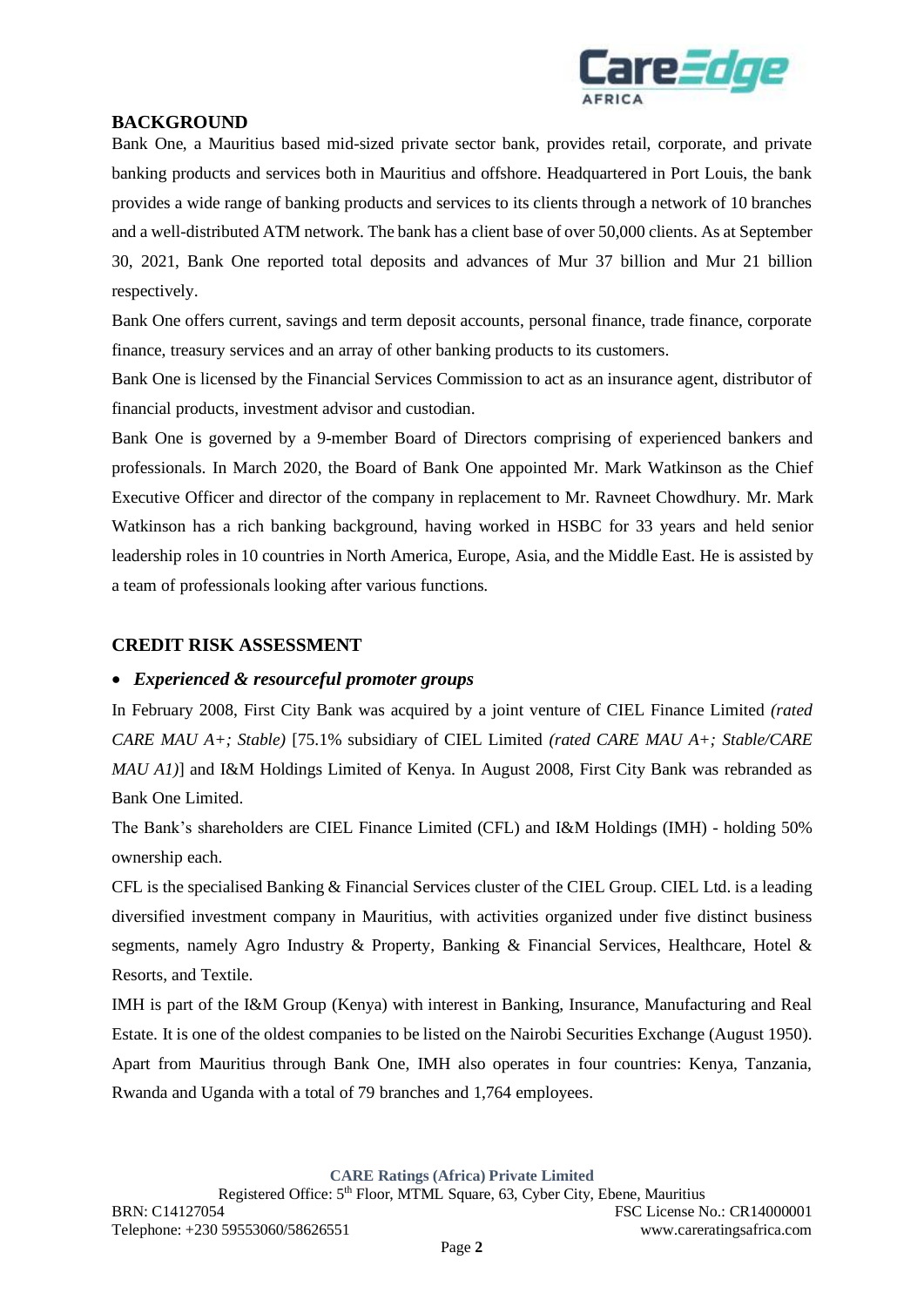

## • *Professional and highly qualified management team*

Bank One has a highly qualified and experienced employee base of over 400 having large experience in their related field. The Executive team comprises of 10 seasoned bankers with considerable experience in the sector.

### • *Comfortable Capital Adequacy Ratio*

As at December 31, 2020, Bank One's Capital Adequacy Ratio (CAR) stood comfortable at 19.81% *(against a regulatory requirement of 11.875%),* and Common Equity Tier I (CET I) was 12.45% *(against regulatory requirement of 6.5%).* As at September 30, 2021, the Bank One`s CAR stood comfortable at 21.12% *(against a regulatory requirement of 11.875%),* and Common Equity Tier I (CET I) CAR was 14.23% *(against regulatory requirement of 6.5%)*.

In FY18 and FY19, Bank One has extended a term loan of USD 15 million to NMC Healthcare LLC and USD 10 million to Emirates Hospital Group LLC (linked to NMC Healthcare LLC). In March 2020, NMC group defaulted. In FY20 (January December) Bank One provisioned 100% of the USD 15 million loan extended to NMC and 100% provision on the USD 10 million loan extended to Emirates Hospital Group LLC. This coupled with other provisioning led to a loss of MUR 491 million in FY20. Both the promoters infused MUR 300 million in FY20 to support the loss and the Bank also raised Tier II Capital of MUR 600 million to strengthen in capital base.

In FY21, Bank One has sold its exposure in NMH & Emirates Hospital @ USD 18 cents for NMH and USD 12.5 cents for Emirates Hospital per USD respectively.

#### • *Stable business performance*

Bank One operates under 5 segments: Retail, Corporate, Private, International banking and Treasury. *Retail Banking ("RB"):* FY20 was extraordinary for the Retail and SME Banking division, with Covid-19 challenging the global economic and social status quo. Bank One rolled out moratoriums for impacted customers, in addition to meaningfully engaging with all clients to meet their needs in medium to long-term. Retail Banking (RB) deposit base grew by 19% in FY20 (FY19: 17%). The principal contributors for this growth have been the consumer and the housing segments. RB remains one of the cores local deposit raising arm of the Bank contributing 24% (FY19: 21%) of the total bank deposits.

*Corporate Banking ("CBD"):* The Corporate Banking Division deals with the local business community consisting of major top listed corporates as well as medium-sized companies, parastatal and other government regulated bodies. CBD deposits represent 9% of the Bank's total deposits.

*Private Banking ("PB"):* is a segment which offers banking services to high-net-worth individuals both locally and cross border. Over the past years, PB has been successful in building a strong team offering a wide array of products and services including custody for assets under management.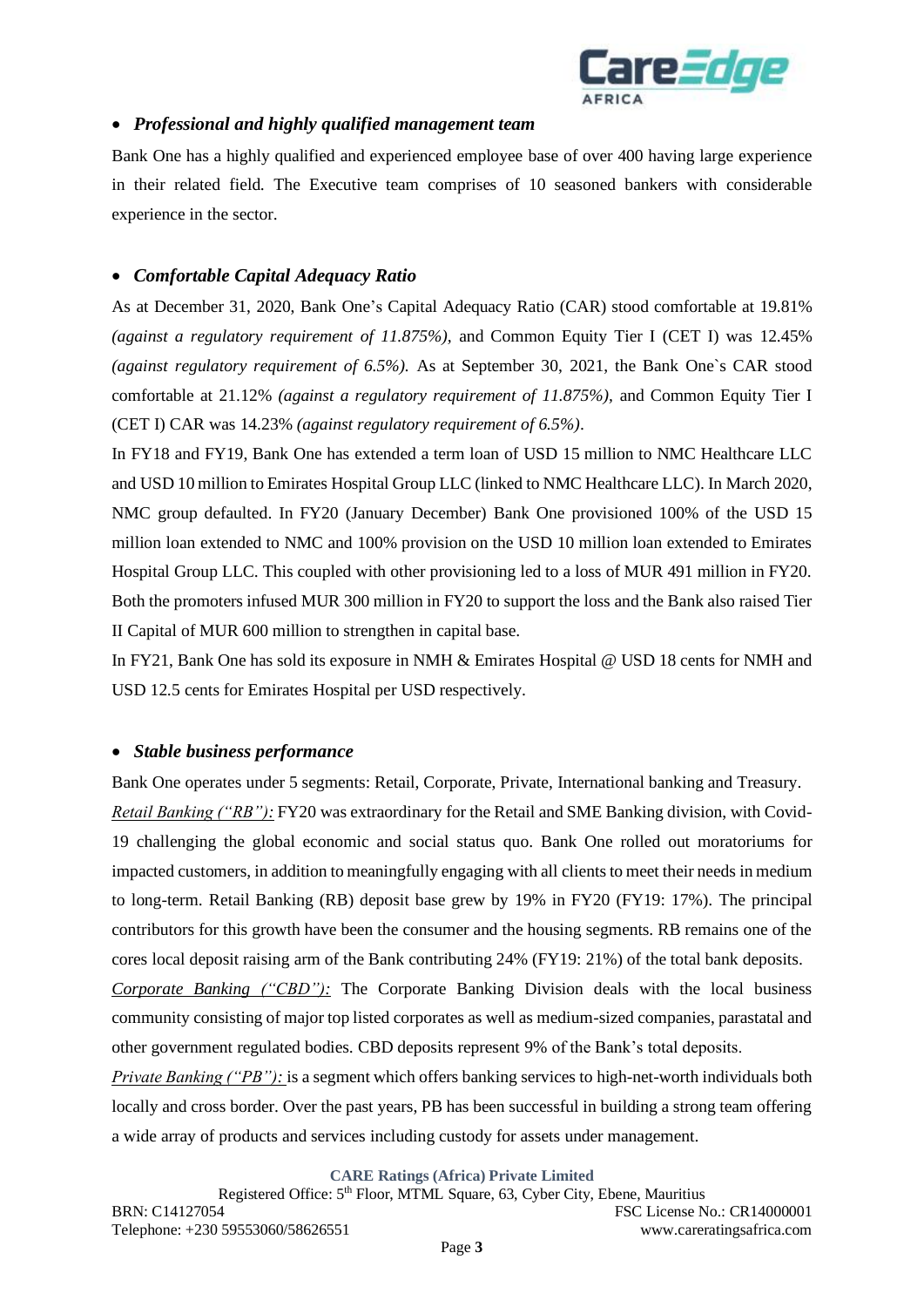

*International Banking:* International Banking Division *(IBD)* remains the mainstay of the Bank, representing 65% of its total deposits (FY19: 64%). COVID-19 led to both the positive and the negative impact in the IBD of Bank One. The most notable positive effect of the global pandemic was that it marshalled in a period of accelerated digitization, efficiency and adoption of agile methodologies, not just for the Bank but also across most industries and businesses. As a direct result of these productivity gains, the liabilities business was able to record a modest 6.8% increase. Global payments to the tune of USD 4.4 billion were also made during the year.

*Treasury Business:* Due to the Covid-19 pandemic, the most affected Industries were manufacturing and tourism, with the later contributing to around 25% of the GDP. This created a deficit in the foreign exchange supply chain. The local currency weakened by 8% against the USD, 12% against the GBP and 19% against the EUR. Despite the FCY shortage, Treasury contributed 15% in FY20 (FY19: 33%), towards the Bank's non-interest income.

## • *Stable deposit base*

Bank One has a stable deposit base and the term deposits has witnessed good rollover rate (75-80%) in last 2-3 years. Total deposits which remain the Bank`s core source of funding was at the same level in FY20 with CASA proportion at 77% as on December 31, 2020.

| <b>Deposits</b>         | <b>FY18</b>        |      | <b>FY19</b>        |      | <b>FY20</b>        |      |
|-------------------------|--------------------|------|--------------------|------|--------------------|------|
|                         | <b>MUR Million</b> | $\%$ | <b>MUR Million</b> | $\%$ | <b>MUR Million</b> | $\%$ |
| Deposits-Demand         | 15,673             | 47%  | 24,463             | 51%  | 27,470             | 57%  |
| Deposits-Savings        | 7,379              | 22%  | 9,621              | 20%  | 9,556              | 20%  |
| Deposits-Term           | 10.379             | 31%  | 14,055             | 29%  | 11,025             | 23%  |
| <b>Total Deposits</b>   | 33,432             |      | 48,139             |      | 48,050             |      |
| <b>CASA</b>             | 23,053             |      | 34,084             |      | 37,026             |      |
| CASA proportion         | 69%                |      | 71%                |      | 77%                |      |
| CASA Y-o-Y growth       | 22%                |      | 48%                |      | 9%                 |      |
| Cost of deposit         | 2.13%              |      | 2.36%              |      | 1.68%              |      |
| Credit to Deposit Ratio | 0.83               |      | 0.86               |      | 0.79               |      |

Bank One offered 0.25 - 0.35% in saving deposit and around 0.55 - 1.5% in term deposits, depending on tenure of maturity. The bank continues its efforts towards improving its cost of funds both in local as well as foreign currencies whilst at the same time maintaining the right balance between short and long-term liabilities for efficient liquidity management. Banks' credit to deposit ratio has improved to 0.79x in FY20.

|                                | <b>FY18</b>        | <b>FY19</b> | <b>FY20</b> |  |  |
|--------------------------------|--------------------|-------------|-------------|--|--|
| <b>Deposits from customers</b> | <b>MUR Million</b> |             |             |  |  |
| Retail customers (Domestic)    | 8,478              | 9,903       | 11,758      |  |  |
| Corporate customers (Domestic) | 5,568              | 6,457       | 4,401       |  |  |
| International customers        | 19,268             | 30,880      | 31,136      |  |  |
| Government                     | 118                | 898         | 756         |  |  |
| <b>Total</b>                   | 33,432             | 48,138      | 48,050      |  |  |
| Maturing within one year       | 31,320             | 45,665      | 45,855      |  |  |
| Maturing in more than one year | 2.112              | 2.474       | 2,196       |  |  |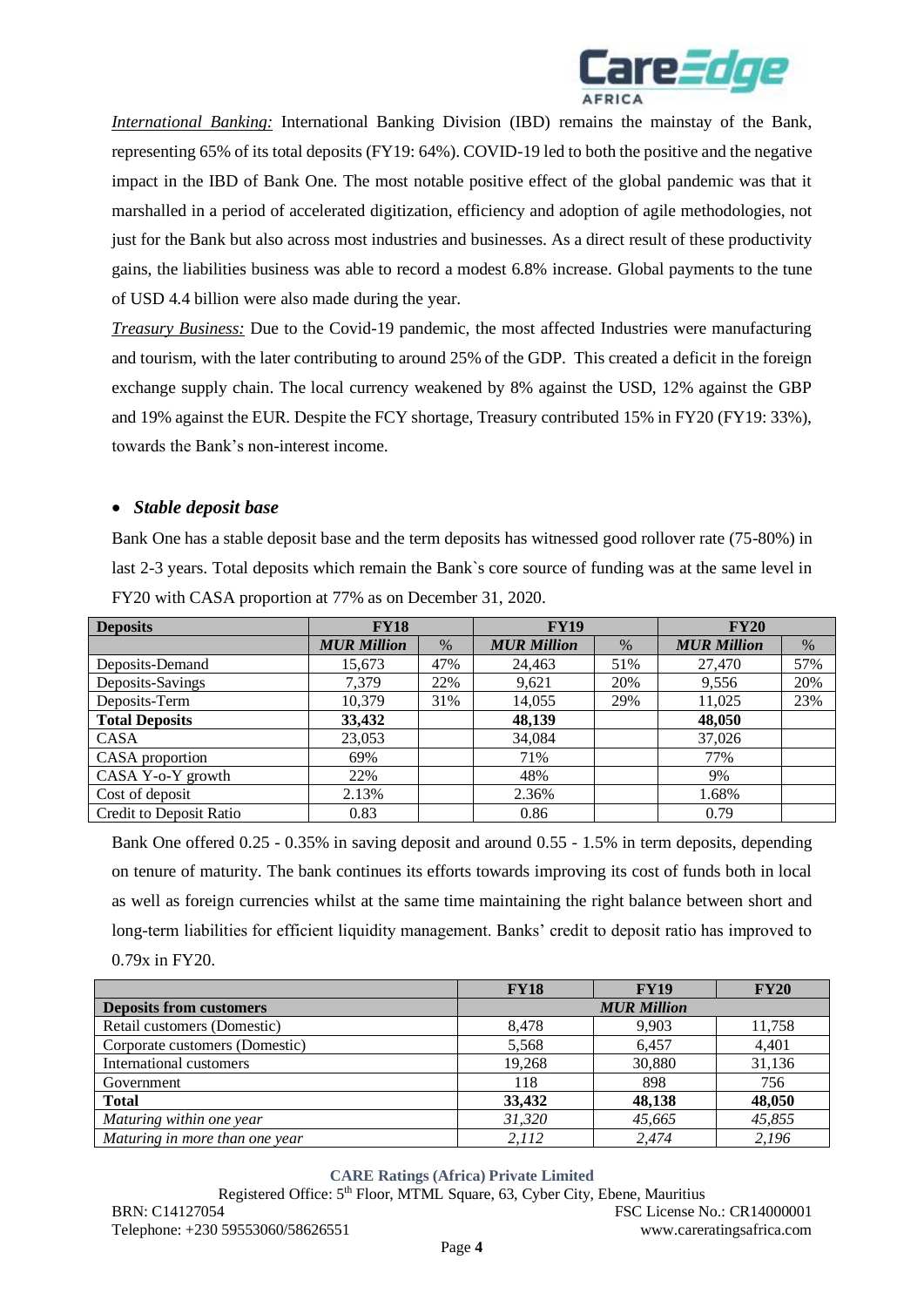

International customers (both corporate and individuals) have been the major foreign currency deposit raising source for the bank (*contributing around 65% of the total Bank deposits*). Retail Banking (domestic) remains one of the core local deposit raising arm of the Bank contributing around 24% of the total Bank deposits. Furthermore, around 50% of the term deposits are more than Mur 100 million and 5% is less than Mur 5 million.

# • *Comfortable liquidity & asset-liability maturity profile*

Bank One manages its liquidity on a prudent basis and ensures that the related statutory ratios are maintained throughout the year. No regulatory limits have been breached during last 5 years.

The ALCO meets monthly, or on ad hoc basis if required to review the economic outlook as well as the market risks affecting the bank balance sheet including the liquidity position. Daily liquidity management is done at Treasury level and a daily report is circulated to Management. The Bank's funding comprises mainly of customer deposits and borrowings, both short as well as long term. Shortterm interbank deposits are taken on a limited basis and the Bank is generally a net lender to interbank market.

|                          | $\leq 1$ month | $1 - 3$            | $3 - 6$ | $6-12$   | $1 - 3$ | >3    | Non-maturity |
|--------------------------|----------------|--------------------|---------|----------|---------|-------|--------------|
|                          |                | months             | months  | months   | vears   | vears | <b>Items</b> |
| <b>Assets</b>            |                | <b>MUR Million</b> |         |          |         |       |              |
| Total assets             | 27,049         | 4.310              | 3.041   | 5,601    | 7,325   | 9.784 | 36           |
| <b>Total Liabilities</b> | 38.471         | 2.304              | 1.993   | 2,711    | 3,826   | 4.052 | 3.789        |
| Net liquidity gap        | (11, 422)      | 2.006              | 1.048   | 2.890    | 3.500   | 5,732 | (3,754)      |
| Cumulative gap           | (11.422)       | (9, 416)           | (8,368) | (5, 478) | (1,978) | 3,754 | $\sim$       |

*Asset-Liability Maturity Profile as on 31 December 2020*

Bank One has cumulative negative mismatch in 1-month to 3 year time bucket, primarily considering withdrawal of entire low-cost CASA deposits (demand deposits & savings deposits) within 1 month.

| <b>Assets</b>                   | $\leq$ 1                 | $1-3$                    | $3 - 6$                  | $6 - 12$                 | $1-3$                    | >3    | Non-         | <b>Total</b> |
|---------------------------------|--------------------------|--------------------------|--------------------------|--------------------------|--------------------------|-------|--------------|--------------|
|                                 | month                    | months                   | months                   | months                   | vears                    | vears | maturity     |              |
| Cash & cash equivalents         | 8,242                    | 1,168                    |                          | $\overline{\phantom{0}}$ | $\overline{\phantom{a}}$ |       | 28           | 9,439        |
| Loans & advances                | 13,531                   | 368                      | 2,396                    | 1,243                    | 503                      | 2,544 |              | 20,585       |
| Investment securities           | 2,517                    | 3,043                    | 1.009                    | 800                      | 1,252                    | 3,974 | 33           | 12,627       |
| Other assets                    |                          |                          |                          | $\overline{\phantom{0}}$ |                          |       | 1,961        | 1,961        |
| <b>Total assets</b>             | 24,290                   | 4,579                    | 3,405                    | 2,043                    | 1,755                    | 6,518 | 2,022        | 44,612       |
| <b>Liabilities</b>              |                          |                          |                          |                          |                          |       |              |              |
| Deposits                        | 23,912                   | 3,542                    | 3,265                    | 1,926                    | 807                      | 1,816 | 1,501        | 36,769       |
| Other borrowed funds            | $\overline{\phantom{0}}$ | $\overline{\phantom{0}}$ | $\overline{\phantom{a}}$ | $\overline{\phantom{0}}$ | $\overline{\phantom{a}}$ | 2,195 |              | 2,195        |
| Subordinated liabilities        |                          |                          |                          | $\overline{\phantom{0}}$ | 299                      | 1,098 |              | 1,397        |
| Other liabilities               |                          | -                        | ۰.                       | ۰                        | $\overline{\phantom{a}}$ |       | 616          | 616          |
| Net worth                       |                          | -                        | $\overline{\phantom{0}}$ | -                        | -                        |       | 3,634        | 3,634        |
| <b>Total Liabilities</b>        | 23,912                   | 3,542                    | 3,265                    | 1,926                    | 1,105                    | 5,110 | 5,751        | 44,612       |
| liquidity gap                   | 378                      | 1,037                    | <b>140</b>               | 117                      | 649                      | 1,408 | (3,729)      | $\bf{0}$     |
| <b>Cumulative Liquidity gap</b> | 378                      | 1,416                    | 1,556                    | 1,672                    | 2,322                    | 3,729 | $\mathbf{0}$ | $\mathbf{0}$ |

*Asset-Liability Maturity Profile as on September 30, 2021*

**CARE Ratings (Africa) Private Limited**

Registered Office: 5th Floor, MTML Square, 63, Cyber City, Ebene, Mauritius BRN: C14127054 FSC License No.: CR14000001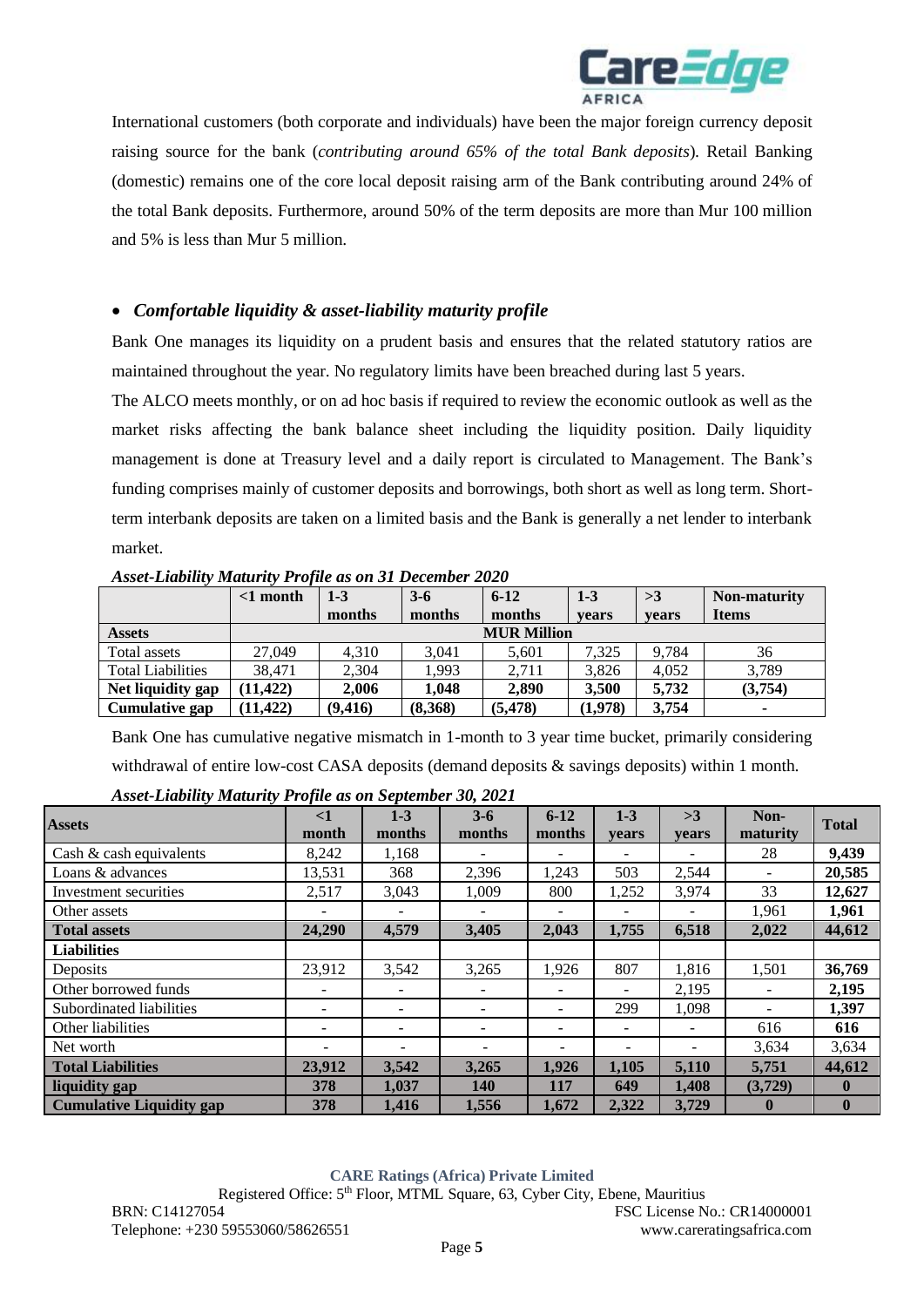

As on September 30, 2021, Bank One does not have any negative mismatch. However, the bank has adequate options available to fund any gaps such as:

- Disposal of its investment in securities held with BOM
- Sale of investments in International Treasuries
- Drawdown on repurchase agreements with BOM and other local banks
- Utilize the credit lines available with local and international banks
- Sale of listed bonds of International Banks, if required.

In October 2017, BOM introduced Guidelines on Liquidity Risk (which was further revised in March 2019) covering the Liquidity Coverage Ratio ("LCR"). The objective of the LCR is to ensure that a bank maintains an adequate stock of unencumbered High- Quality liquid assets (HQLA*) (that consist of cash or assets that can be converted into cash at little or no loss of value in private markets)* to meet its liquidity needs for a 30-calendar daytime period under a severe liquidity stress scenario. The liquidity coverage as per LCR for Dec 2020 and September 2021 submitted by Bank One to BOM are comfortably above the 100% regulatory requirement as shown in table below:

|                         | December 2019 | December 2020 | September 2021 |
|-------------------------|---------------|---------------|----------------|
| $LCR*#$                 | 295%          | 394%          | 358%           |
| #Minimum LCR is $100\%$ |               |               |                |

The bank is comfortable as far as its liquidity position is concerned with positive mismatches in the time buckets over 1 month with high amount of excess deposit held with BOM (Mur 431 million as on Dec 2020), healthy term deposit rollover rate as well as its ability to raise subordinated debt and capital. Excess liquidity in the domestic money market of Mur 81 billion in November 2021 can be accessed during times of stress.

# • *Majority of investment in Govt. Securities*

Banks One's break up of investment is as under:

|                                                                       | 2018               |               | 2019        |               | 2020               |               |
|-----------------------------------------------------------------------|--------------------|---------------|-------------|---------------|--------------------|---------------|
| Investments / As at 31 Dec                                            | <b>Mur</b> million | $\frac{0}{0}$ | Mur million | $\frac{0}{0}$ | <b>Mur</b> million | $\frac{0}{0}$ |
| <b>Investments in Mauritius</b>                                       |                    |               |             |               |                    |               |
| Inv in GOM/BOM Securities                                             | 2,630              | 39            | 5,347       | 32            | 4,926              | 22            |
| <b>Investment in Shares</b>                                           | 38                 | 0             |             | $\theta$      |                    |               |
| Investment in U.S. & U.K. Govt. Treasury Bills                        |                    |               | 8,773       | 52            | 14,782             | 65            |
| Investment in Corporate Bonds issued by<br><b>International Banks</b> | 4,065              | 60            | 2,743       | 15            | 2,529              | 11            |
| (A) Investments in Mauritius (net)                                    | 6,732              | 99            | 16,863      | 99            | 22,237             | 99            |
| (B) Investments outside Mauritius (net)                               | 33.8               |               | 37.2        |               | 27                 |               |
| Total investment (net)                                                | 6,766              | <b>100</b>    | 16,900      | 100           | 22,264             | 100           |

Bank One's investment in GOM and BOM securities amounted to Mur 4,926 million, which forms 22% (FY19: 32%) of the aggregate investments as on Dec 31, 2020. In line with the fall in general interest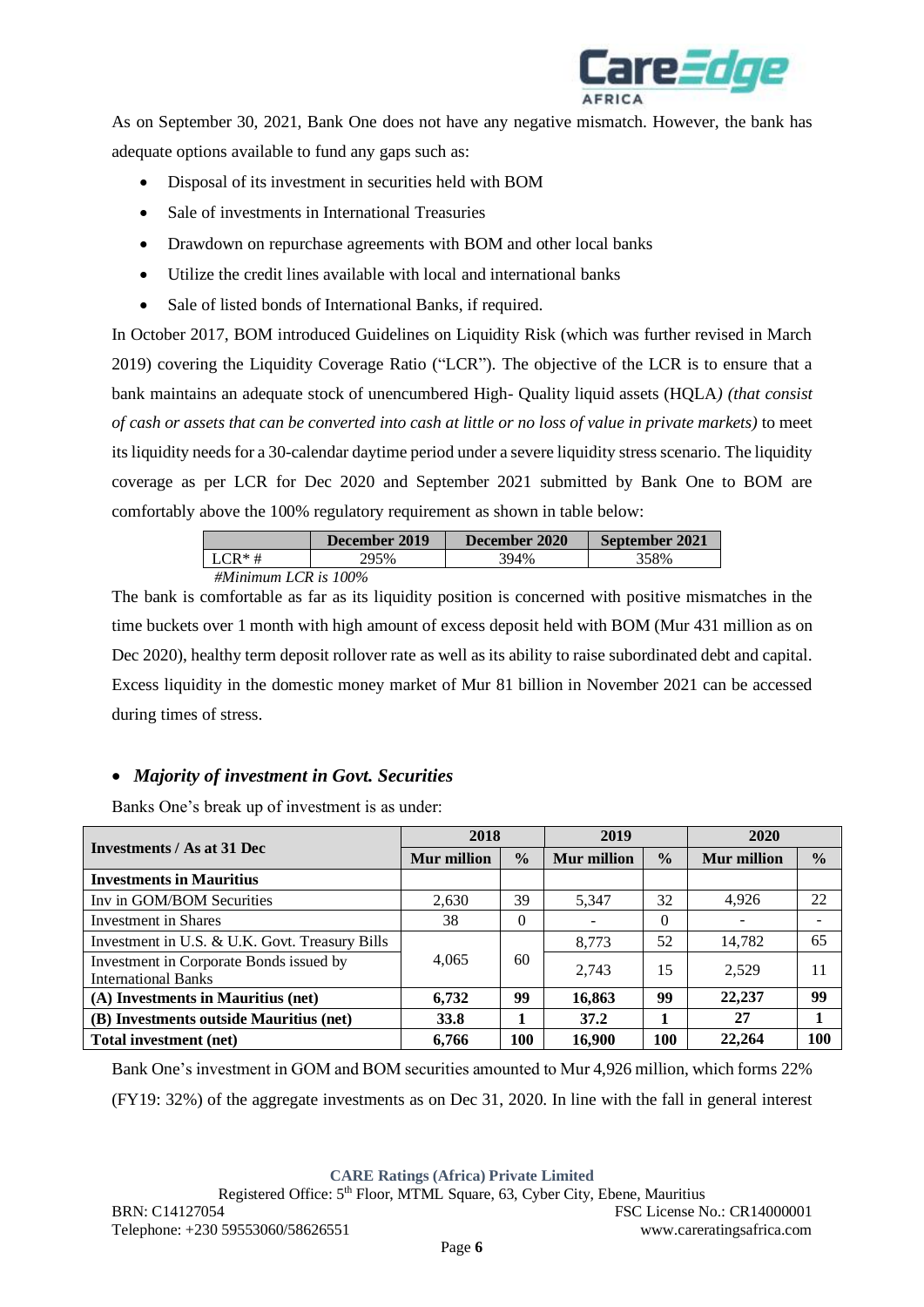

rates, yield on investments excluding treasury profits decreased to 1.14% in FY20. In FY20, Bank has increased its investment in U.S. & U.K. Govt. Treasury Bills.

The bank's investment in HTM securities is primarily in Bonds/T-Bills/T-Notes issued by GOM and Bank of Mauritius and other corporates. In FY20 total investment in U.S. & U.K. Govt. Treasury Bills and Corporate Bonds were Mur 17,311 million (Mur 11,516 million in FY19). AFS investment securities include mainly investment in BOM/GOM securities.

## • *Diversified advances portfolio with customer concentration risk*

During FY20, bank's advances declined by 31% due to the management's decision to exit exposures to corporates engaged in tourism sector in Mauritius (including Sun Limited) and financial sector outside Mauritius. However, bank's exposure to retail customers in Mauritius has increased by 12%.

|                                                                  | <b>Dec-18</b>      | <b>Dec-19</b> | <b>Dec-20</b> |  |
|------------------------------------------------------------------|--------------------|---------------|---------------|--|
| <b>Loans &amp; Advances to</b>                                   | <b>MUR Million</b> |               |               |  |
| Retail customers (credit card, mortgages and other retail loans) | 4.067              | 6.004         | 6,718         |  |
| Corporate customers (Domestic)                                   | 9.504              | 10.279        | 8,589         |  |
| Corporate customers (International)                              | 7.098              | 6.645         | 3,350         |  |
| Banks in and outside Mauritius                                   | 2.944              | 4.912         | 1,983         |  |
| Securities purchased under agreement to resell                   |                    | 2.038         |               |  |
| <b>Total</b>                                                     | 23,613             | 29,878        | 20,640        |  |

Bank One is exposed to corporate customer concentration risk, since its top 20 domestic corporate customers account for 55% of domestic exposure and top 20 International Corporate customers' accounts for 98% of international exposure.

Bank One's exposure to related party (CIEL group & I&M group) as on December 31, 2020 was 4.9% of net advances and 34% of Tier I Capital.

The bank's fund-based exposure to major industries is as under:

| <b>Sector</b>                                  | <b>FY18</b> | <b>FY19</b> | <b>FY20</b> |
|------------------------------------------------|-------------|-------------|-------------|
| Construction                                   | 16%         | 22%         | 28%         |
| Financial services                             | 22%         | 17%         | 16%         |
| Trade                                          | 15%         | 14%         | 14%         |
| Tourism                                        | 10%         | 11%         | 11%         |
| Agriculture & fishing                          | 6%          | 5%          | 3%          |
| <b>GBC</b>                                     | 4%          | 3%          | 3%          |
| Manufacturing                                  | 4%          | 1%          | 0.3%        |
| Other (Transport, Personal, Professional etc.) | 23%         | 27%         | 25%         |
| <b>Total</b>                                   | 100%        | 100%        | 100%        |

Exposures by region is shown in the table below:

|                         | <b>FY18</b> | <b>FY19</b> | <b>FY20</b> |
|-------------------------|-------------|-------------|-------------|
| North America           | 0.3%        | 14%         | 37%         |
| Europe                  | 20%         | 29%         | 28%         |
| Asia Pacific            | 25%         | 9%          | 15%         |
| Eastern Africa          | 31%         | 15%         | 9%          |
| Southern Africa         | 11%         | 14%         | 6%          |
| Middle East             | 9%          | 5%          | 3%          |
| Western Africa & Others | 4%          | 10%         | 2%          |

#### **CARE Ratings (Africa) Private Limited**

Registered Office: 5th Floor, MTML Square, 63, Cyber City, Ebene, Mauritius BRN: C14127054 FSC License No.: CR14000001 Telephone: +230 59553060/58626551 www.careratingsafrica.com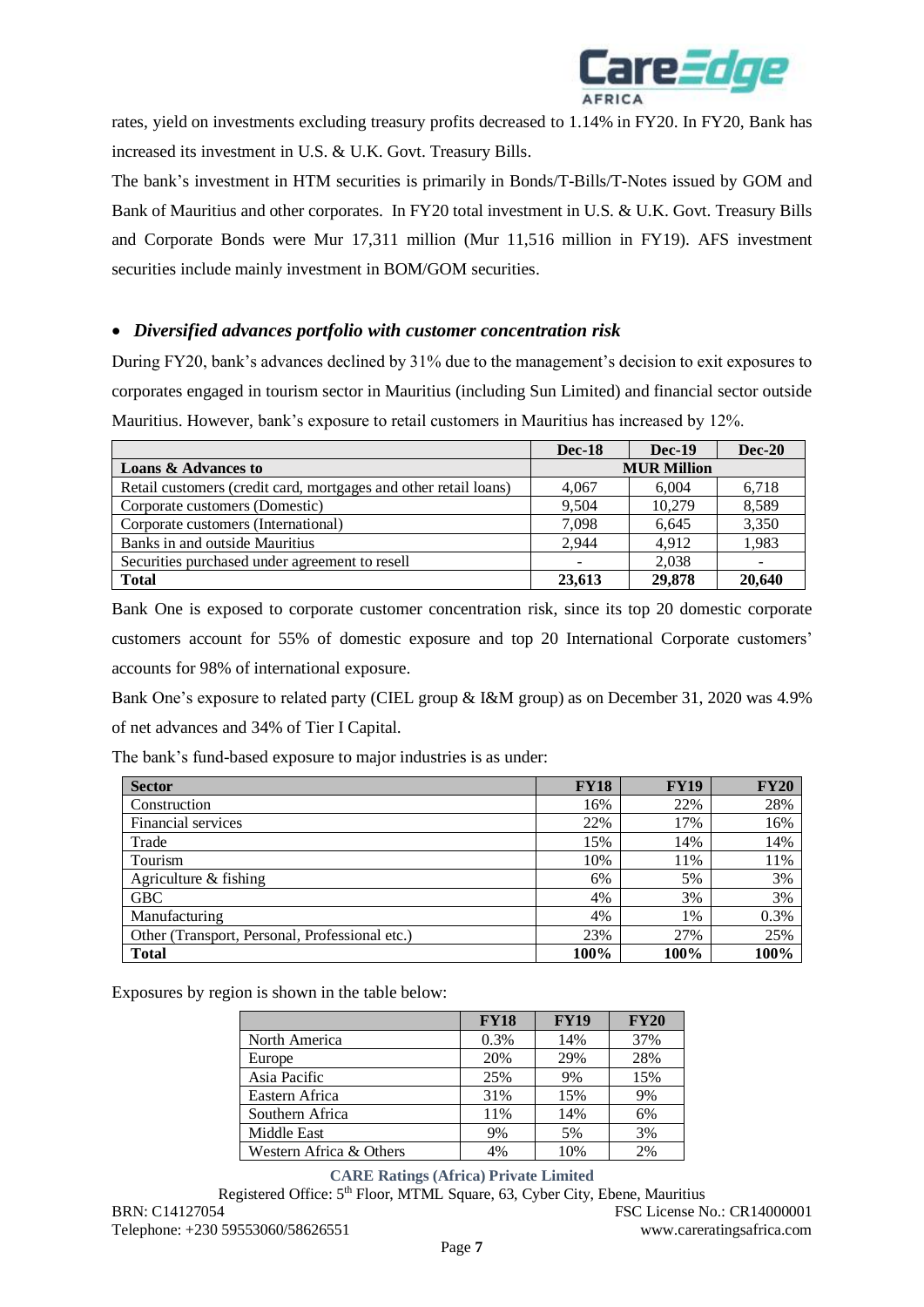

#### • *Satisfactory Asset Quality*

| <b>Particulars</b>                                  | <b>FY18</b> | <b>FY19</b> | <b>FY20</b> | <b>9MFY21</b> |
|-----------------------------------------------------|-------------|-------------|-------------|---------------|
| Gross NPAs at beginning of the year                 | 1,345       | 1,169       | 1,226       | 1,955         |
| Additions during the year                           | 51          | 348         | 1,931       | 187           |
| Reduction during the year (asset up gradation, cash |             |             |             |               |
| recovery and technical write -off)                  | 227         | 291         | 1,202       | 1,310         |
| Gross NPAs at the closing of the year               | 1,169       | 1,226       | 1,955       | 832           |
| Gross Advances                                      | 24,657      | 29,000      | 22,547      | 21,497        |
| Net Advances                                        | 23,613      | 27,841      | 20,640      | 20,585        |
| Net worth                                           | 2,480       | 3,316       | 3,210       | 3,634         |
| Gross NPA/Advances (%)                              | 4.74%       | 4.23%       | 8.67%       | 3.87%         |
| Net NPA/Advances (%)                                | 1.79%       | 1.13%       | 2.05%       | 1.10%         |
| Net NPA/Net worth (%)                               | 17.09%      | 9.42%       | 13.21%      | 6.22%         |
| Provision Coverage (%)                              | 63.75%      | 74.52%      | 78.31%      | 72.84%        |

Gross NPA of the bank as on December 31, 2020, and September 30, 2021 was Mur 1,955 million and 832 million respectively. The Top 15 NPAs contributes 90% of the Gross NPAs value.

In FY20, Bank One has impaired an exposure of USD 25 million to a UAE Group that has been subject to shareholder fraud. This resulted in an increase of Bank's Gross NPA ratio to 8.67% as against 4.23% during FY19. Furthermore, Net NPA stood at 2.05% as against 1.13% during FY19.

In 9MFY21 (Jan-Sept), Bank One has sold its exposure in UAE Group companies at Mur 120 million. Post such write off, Bank One NPL's has improved substantially from 8.67% as at December 31, 2020 to 3.87% as at September 30, 2021. Accordingly, Net NPA impairment ratio has improved to 1.10%.

Bank One follows a prudent impairment policy, whereby all loans and advances past due above 90 days are automatically classified as impaired.

Adoption of IFRS 9 and classification of a few large non-performing assets also resulted in an increase in the net impairment charge from FY18-20. Provision coverage ratio was 78% during FY20 indicating reasonable provisioning in the existing NPA assets. Sufficient tangible collateral covered the remaining 22%. In compliance with the `Macro-prudential policy measures for the Banking Sector` issued by the Bank of Mauritius, the Bank maintained additional portfolio provisions on certain specific sectors.

# • *Moderate financial performance*

| For the period ended (MUR Million)                    | <b>FY18</b> | <b>FY19</b> | <b>FY20</b> |
|-------------------------------------------------------|-------------|-------------|-------------|
| <b>Interest income</b>                                |             |             |             |
| Income from Investment in securities                  | 172         | 316         | 254         |
| Loans and advances to customers                       | 1,078       | 1,143       | 1,063       |
| Loans and advances to banks                           | 77          | 94          | 127         |
| Int. from Inter Bank Lending                          | 68          | 131         | 43          |
| <b>Total Interest Income</b>                          | 1,396       | 1.684       | 1,487       |
| Fees and commission Income                            | 500         | 671         | 689         |
| Profit/(loss) on Sale of Investment (Treasury profit) | 148         |             | 39          |
| Profit/(loss) on Exchange Transaction                 | 103         | 138         | 160         |
| <b>Non-Interest income</b>                            | 751         | 816         | 888         |
| <b>TOTAL INCOME</b>                                   | 2,147       | 2,500       | 2,375       |

Due to the tough competition, instability in economic conditions, revision of the repo rates by the Government and the pressure on margins, Bank One's total interest income decreased by 12% in FY20.

**CARE Ratings (Africa) Private Limited**

Registered Office: 5th Floor, MTML Square, 63, Cyber City, Ebene, Mauritius BRN: C14127054 FSC License No.: CR14000001 Telephone: +230 59553060/58626551 www.careratingsafrica.com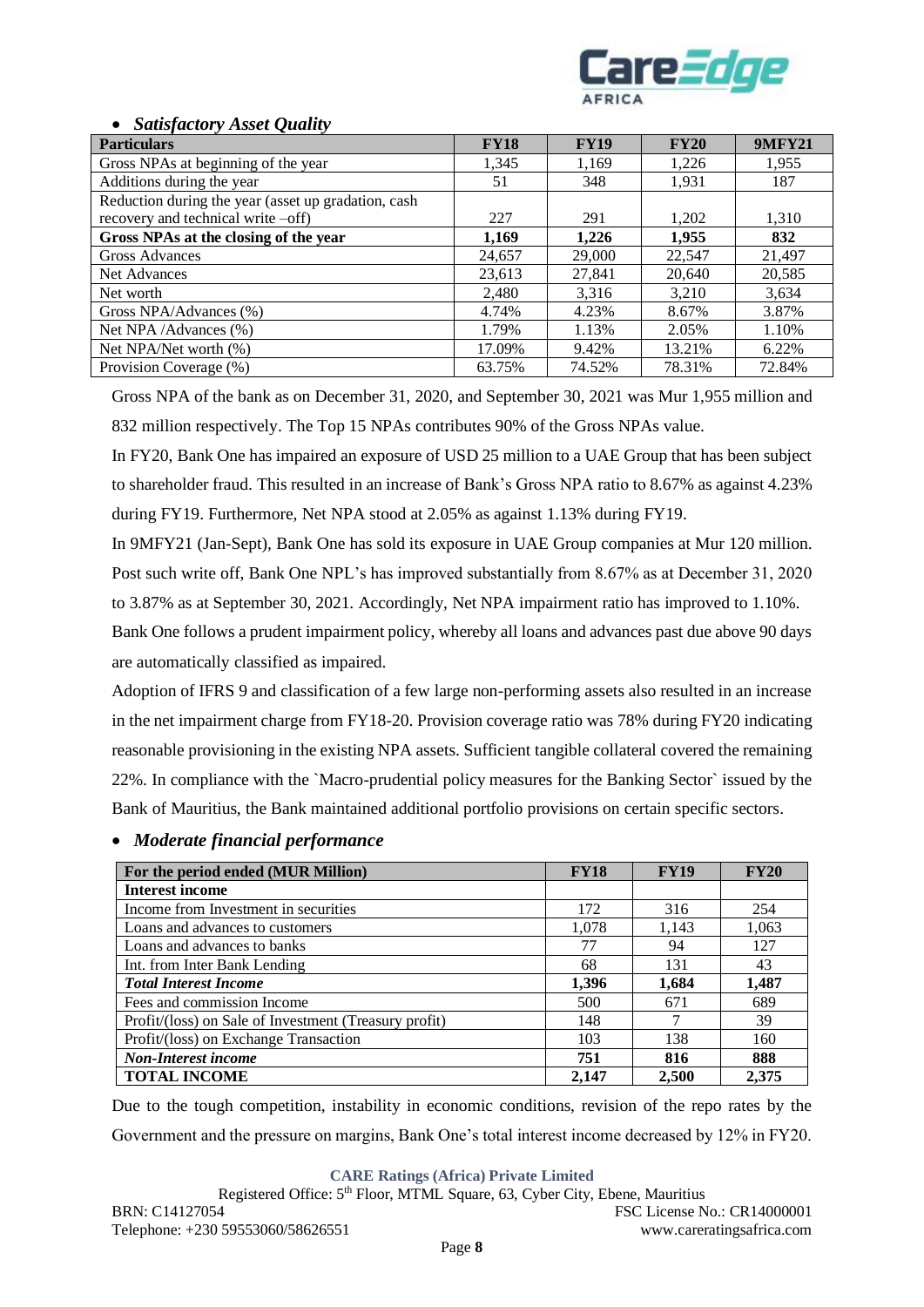

# **Industry Risk**

As on June 30, 2020, 20 banks were licensed by the Bank of Mauritius, of which 5 were local banks, 9 were subsidiaries of foreign banks, 1 is a joint venture, 4 were the branches of foreign bank and 1 private bank. Mauritius banking sector is dominated by 2 large banks Mauritius Commercial Bank (MCB) and State Bank of Mauritius (SBM).

The banking industry is characterized by excess liquidity (Mur 81 billion in November 2021) and low non-performing loan ratio (6.21% in December 2020). The economy of Mauritius is among the most dynamic in the Sub-Saharan region despite its relatively low level of growth.

Although the service industry is the major contributor to the country's GDP, Mauritius possesses a diversified economy in several sectors including offshore financial activities, the textile industry, and the production of sugarcane. In addition, other developing sectors such as medical tourism, outsourcing, new technologies and the luxury industries also contributed to the economic growth of the country. Medical tourism, outsourcing, new technologies and the luxury industry are among the growing sectors.

### **Prospects**

Bank's prospects depend upon its ability to shore up its capital, continue the momentum to raise lowcost deposit, expand its presence in the retail sector and maintain its profitability, asset quality  $& CAR$ at satisfactory levels. Equity infusion by the promoters to support growth is a key rating sensitivity.

| <b>Financial Performance</b>                              | <b>Mur Million</b> |                |            |                          |
|-----------------------------------------------------------|--------------------|----------------|------------|--------------------------|
|                                                           | 31/12/2018         | 31/12/2019     | 31/12/2020 | 30/09/2021               |
| As on                                                     | 12m                | 12m            | 12m        | <b>9M</b>                |
|                                                           |                    | <b>Audited</b> |            | Provisional              |
| <b>Interest Income</b>                                    | 1,395              | 1,685          | 1,487      |                          |
| Non-Interest Income                                       | 751                | 816            | 888        |                          |
| <b>Total Income</b>                                       | 2,147              | 2,501          | 2,375      | 1,319                    |
| <b>Interest Expenses</b>                                  | 442                | 597            | 560        | 256                      |
| <b>Net Interest Income</b>                                | 954                | 1,087          | 927        | 604                      |
| Operating Expenses (Incl. Depreciation)                   | 1,206              | 1,164          | 2,268      |                          |
| Provisions (excl tax)                                     | 340                | 95             | 1,074      |                          |
| <b>PBT</b>                                                | 449                | 661            | (532)      |                          |
| <b>PAT</b>                                                | 393                | 630            | (492)      | 337                      |
| Deposits                                                  | 33,432             | 48,139         | 48,050     | 36,769                   |
| Borrowings (exc. Deposits)                                | 3.390              | 3,163          | 5,154      | 3,592                    |
| Tangible Net worth                                        | 2,480              | 3,316          | 3,210      | 3,634                    |
| Advances                                                  | 23,613             | 29,879         | 20,640     | 20,585                   |
| Investments                                               | 6,732              | 16,900         | 22,263     | 12,627                   |
| Cash & cash equivalents                                   | 7,685              | 6,648          | 12,177     | 9,439                    |
| <b>Total Assets</b>                                       | 39,758             | 55,388         | 55,388     | 44,612                   |
| <b>Key Ratios</b> $(\%)$                                  |                    |                |            |                          |
| Interest Income/Avg. Interest Earning Assets (a)          | 4.52               | 3.75           | 2.83       | $\overline{\phantom{a}}$ |
| Interest Expenses / Avg. Interest Bearing Liabilities (b) | 2.28               | 2.49           | 2.13       |                          |
| <b>Interest Spread (a-b)</b>                              | 2.24               | 1.26           | 0.71       | $\overline{\phantom{a}}$ |
| <b>Net Interest Margin (NIM)</b>                          | 2.67               | 2.29           | 1.65       | $\overline{\phantom{a}}$ |
| Operational Expenses / Avg. Total Assets                  | 3.38               | 2.45           | 4.04       |                          |
| Cost / Income                                             | 65%                | 0.51           | 1.34       |                          |
| Operational Expenses / Total Income                       | 0.43               | 0.31           | 0.75       | $\blacksquare$           |

#### **CARE Ratings (Africa) Private Limited**

Registered Office: 5th Floor, MTML Square, 63, Cyber City, Ebene, Mauritius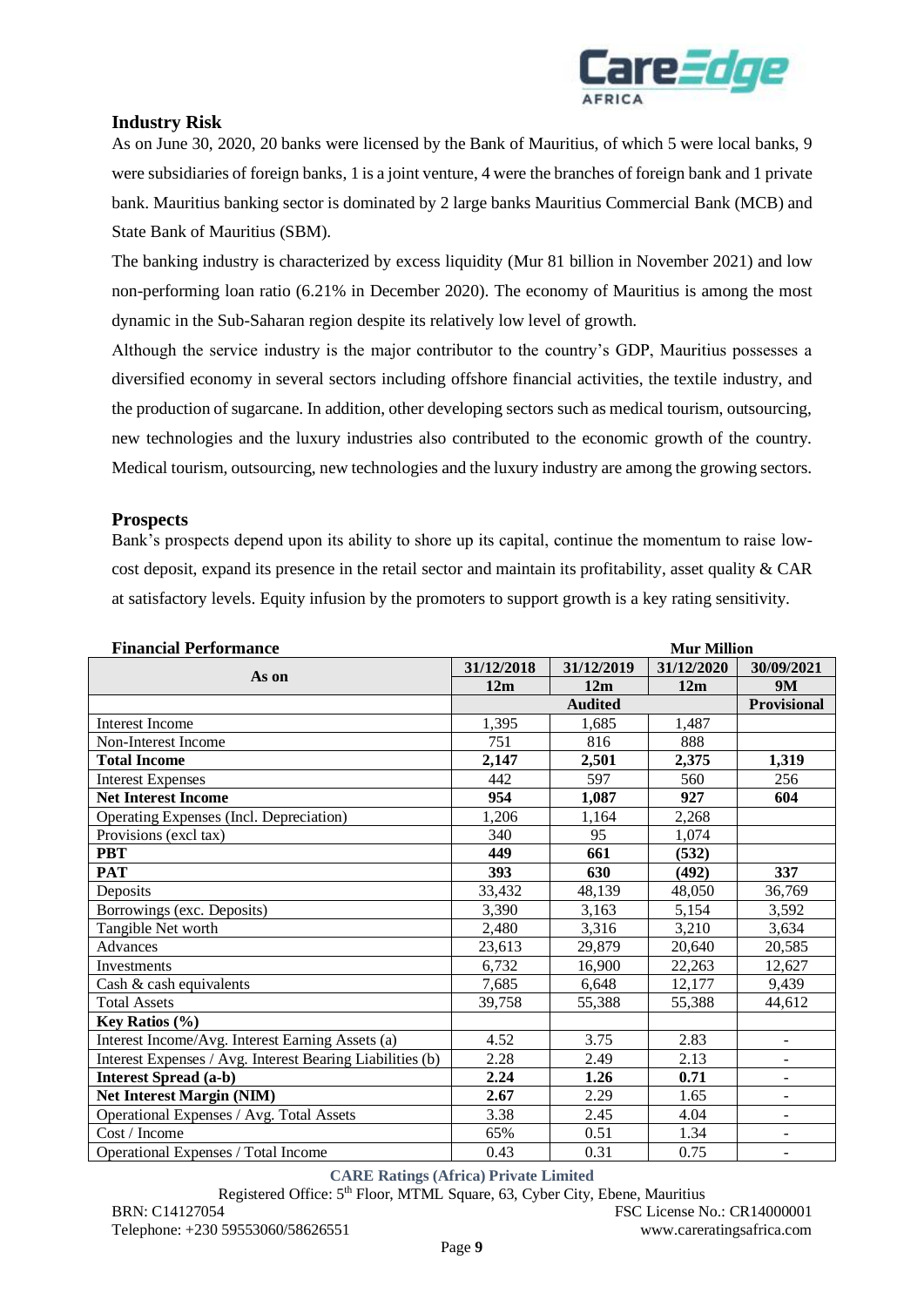

|                                                              | 31/12/2018 | 31/12/2019     | 31/12/2020 | 30/09/2021         |
|--------------------------------------------------------------|------------|----------------|------------|--------------------|
| As on                                                        | 12m        | 12m            | 12m        | <b>9M</b>          |
|                                                              |            | <b>Audited</b> |            | <b>Provisional</b> |
| Yield on advances (Int on Adv/Avg Adv)                       | 4.63       | 3.58           | 4.71       |                    |
| Cost of Deposits (Interest on deposits/ Av. Deposits)        | 2.13       | 2.36           | 1.68       |                    |
| <b>Core Spread</b>                                           | 2.50       | 1.23           | 3.03       |                    |
| Credit Cost [Prov. & Write-off / Avg. Total Assets]<br>1.68% |            | 0.50%          | 4.25%      |                    |
| $(\%)$                                                       |            |                |            |                    |
| <b>ROTA</b>                                                  | 1.10       | 1.32           | (0.88)     | 0.76               |
| <b>RONW</b>                                                  | 16.37      | 21.74          | (15.07)    | 9.27               |
| Overall Gearing (times)                                      | 14.85      | 15.47          | 16.58      | 11.11              |
| <b>Capital Adequacy Ratio (BASEL III)</b>                    | 12.99      | 14.71          | 19.81      | 21.12              |
| Tier I Capital Adequacy Ratio                                | 9.09       | 10.97          | 12.45      | 14.23              |
| Credit/Deposit ratio (times)                                 | 0.83       | 0.86           | 0.79       |                    |
| CASA Proportion (%)                                          | 68.95      | 70.80          | 77.06      |                    |
| Gross NPA to Gross Advances (%)                              | 4.74       | 4.23           | 8.67       | 3.87               |
| Net NPA to Net Advances (%)                                  | 1.79       | 1.05           | 2.05       | 1.10               |
| Net NPA to Tangible Net worth (%)                            | 17.09      | 9.42           | 13.20      | 6.22               |
| Restructured assets to total net advances (%)                | 1.49       | 0.01           | 0.02       |                    |
| Restructured assets to net worth $(\%)$                      | 14.23      | 0.1            | 0.15       |                    |
| Gross Stressed Assets as a % of Gross Advances               | 6.45%      | 4.11%          | 9.47%      |                    |
| Net Stressed Assets as a % of net worth                      | 31.31%     | 9.52%          | 13.21%     |                    |

#### **Financial Performance:**

Bank One reported a loss of MUR 492 million in FY20 (FY19: PAT – MUR 630 million). This was due to provisions in FY20 of MUR 1,074 million and expected losses due to COVID-19 pandemic.

The promoters infused MUR 300 million equity in FY20 to boost the capital. The Bank also raised MUR 600 million of Tier II Bonds to strengthen its capital.

In 9MFY21, interest income declined by 28% over 9MFY20 due to decline in loans book from MUR 22 billion in 9MFY20 to MUR 20.5 billion in 9MFY21. In these uncertain times, the strategy of the bank has been to be very prudent and selective in offshore lending which resulted in a contraction of the loans portfolio in 9MFY21. Non-interest income remains stable as 9MFY21. Bank One closed 9MFY21, with profit after tax of Mur 337 million against a loss of Mur 419 million in 9MFY20. The bank deposit book experienced a drop during in 9MFY21. As part of its strategy, the total deposits were consciously brought down from Mur 48 billion as at December 31, 2020 to Mur 37 billion as at September 30, 2021.

#### **Adjustments**

- 1. Tangible net worth is calculated by netting off intangible assets from total equity.
- 2. GCA is calculated as PAT+ Depreciation + deferred tax+ other non-cash expenditure.
- 3. Overall Gearing ratio is calculated as total debt (long and short-term debt)/Tangible Net worth.
- 4. Total Assets and Total AUM is calculated after deducting Deferred Tax and Intangible Assets from Total Assets